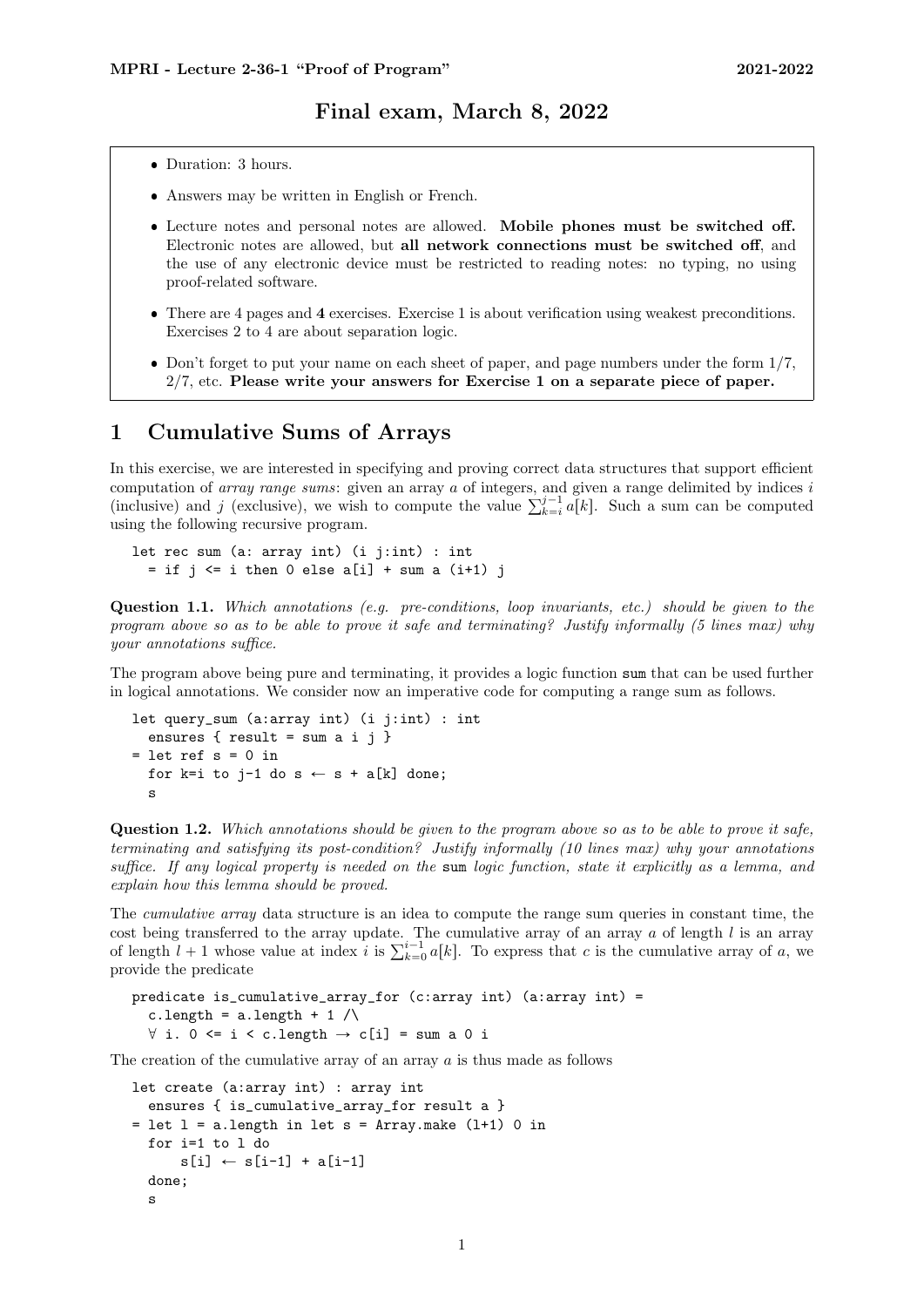Question 1.3. Which annotations should be given to the program above so as to be able to prove it safe. terminating and satisfying its postcondition? Justify informally (10 lines max) why your annotations suffice.

After creation of the cumulative array for  $a$ , it is not intended to keep a copy of  $a$ , so in the following  $a$ is kept only as a ghost parameter, for specification purposes. The constant-time function for range sum query is

```
let query (c:array int) (i j:int) (ghost a:array int): int
  requires { is_cumulative_array_for c a }
  ensures { result = sum a i j }
= c[j] - c[i]
```
Question 1.4. Which annotations should be given to the program above so as to be able to prove it safe and satisfy its post-condition? Justify informally (10 lines max) why your annotations suffice. If any logical property is needed on the sum logic function, state it explicitly as a lemma, and explain how this lemma should be proved.

An update of the original array a should impose an update to its cumulative array. This is done by the following program.

```
let update (c:array int) (i:int) (v:int) (ghost a:array int) : unit
    requires { is_cumulative_array_for c a }
    writes { a, c }
    ensures { is_cumulative_array_for c a }
    ensures \{ a[i] = v \}ensures { \forall k. 0 <= k < a.length \land k <> i \rightarrow a[k] = (old a)[k] }
  = let incr = v - c[i+1] + c[i] in a[i] \leftarrow v;
    for j=i+1 to c.length-1 do c[j] \leftarrow c[j] + incr done
```
Question 1.5. Which annotations should be given to the program above so as to be able to prove it safe and satisfy its post-condition? Justify informally (20 lines max) why your annotations suffice. If any logical property is needed on the sum logic function, state it explicitly as a lemma, and explain how this lemma should be proved.

# 2 Separation Logic: Heap Predicates

We recall that heaps are finite maps, or finite partial functions, from locations  $l \in L$  to values  $v \in V$ , *i.e.* finite subsets m of  $L \times V$  such that for all  $l, v_1, v_2$ :  $(l, v_1) \in m \wedge (l, v_2) \in m \Rightarrow v_1 = v_2$ . We write  $|m|$  for the number of elements in  $m$ . We also recall the definition of two simple forms of heap predicates: the singleton heap predicate  $\mapsto$ , and the empty heap predicate with pure fact  $[P]$ :

$$
l \mapsto v \equiv \lambda m. \ m = \{(l, v)\} \ \land \ l \neq \text{null}
$$

$$
[P] \equiv \lambda m. \ m = \varnothing \ \land \ P
$$

We also recall the definition of separating conjunction,  $\star$  (note that  $m_1 \perp m_2$  is short for  $\mathsf{dom}(m_1) \cap$  $dom(m_2) = \emptyset$ , where  $dom(m) \equiv \{l \mid (l, v) \in m\}$ 

**\$100 million** 

$$
H_1 \star H_2 = \lambda m. \ \exists m_1 m_2. \begin{cases} m_1 \perp m_2 \\ m = m_1 \oplus m_2 \\ H_1 m_1 \\ H_2 m_2 \end{cases}
$$

Question 2.1. Give a detailed proof that  $((a \rightarrow b) \star (b \rightarrow a))(m)$  implies  $a \neq b$  (3 lines should be enough).

We recall the definition of heap entailment  $\triangleright$  and of existential quantification  $\exists$ :

$$
H_1 \rhd H_2 \equiv \forall m. H_1 m \Rightarrow H_2 m
$$
  

$$
\exists x. H \equiv \lambda m. \exists x. Hm
$$

Question 2.2. Let GC be the predicate  $\exists H. H.$  Give a detailed proof that  $(a \rightarrow b) \star (b \rightarrow a) \rhd [a \neq b] \star \mathsf{GC}$ (6 lines should be enough).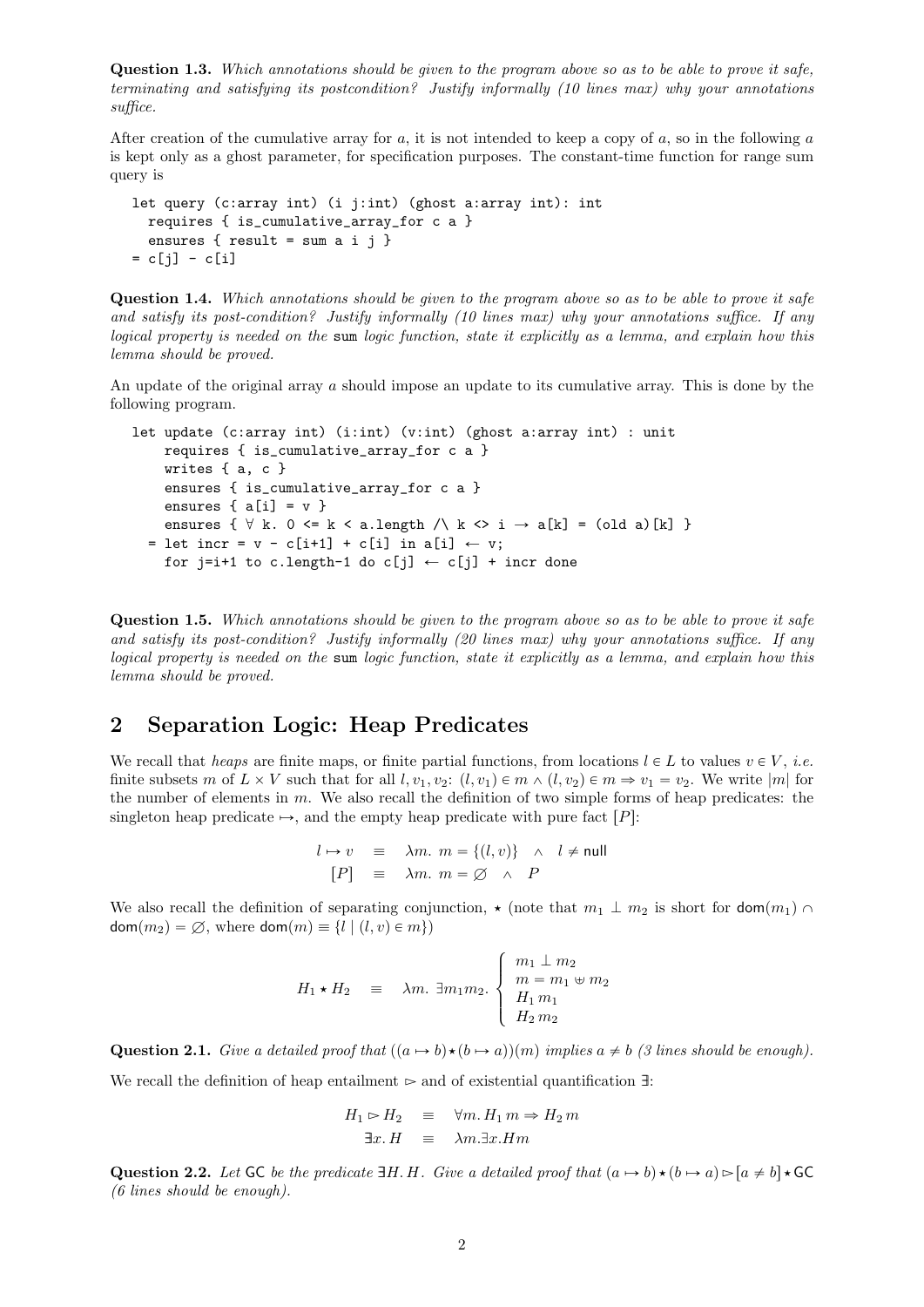We also recall the definitions of (non-separating) conjunction ( $\infty$ ) and disjunction ( $\infty$ ):

$$
H_1 \text{ A } H_2 \equiv \text{ A}m. H_1 m \wedge H_2 m
$$
  

$$
H_1 \text{ W } H_2 \equiv \text{ A}m. H_1 m \vee H_2 m
$$

Question 2.3. Prove that  $(a \mapsto b) \wedge (b \mapsto a) \triangleright [a = b] \star \mathsf{GC}.$ 

**Question 2.4.** For each of the following equations of the form  $A \stackrel{?}{=} B$ , say whether  $A \rhd B$  holds or not, and whether  $B \triangleright A$  holds or not. When the entailment holds, shortly explain why, and when it does not, give a counterexample.

$$
H_1 \wedge (H_2 \otimes H_3) \stackrel{?}{=} (H_1 \wedge H_2) \otimes (H_1 \wedge H_3) \tag{1}
$$

$$
H_1 \le (H_2 \wedge H_3) \stackrel{?}{=} (H_1 \otimes H_2) \wedge (H_1 \otimes H_3) \tag{2}
$$

$$
H_1 \star (H_2 \otimes H_3) \stackrel{?}{=} (H_1 \star H_2) \otimes (H_1 \star H_3) \tag{3}
$$

$$
H_1 \le (H_2 \star H_3) \stackrel{?}{=} (H_1 \otimes H_2) \star (H_1 \otimes H_3) \tag{4}
$$

Let  $\rightarrow$  be the "magic wand" or "separating implication" operator on heap predicates defined by:

$$
H_1 \to H_2 \equiv \lambda m. \ \forall m_1 \ (m_1 \perp m \wedge H_1 m_1) \Rightarrow H_2(m_1 \uplus m)
$$

Question 2.5. Show that the following rules hold:

$$
\frac{H_1 \star H_2 \rhd H_3}{H_1 \rhd (H_2 \to H_3)} \qquad \qquad \frac{H_1 \rhd (H_2 \to H_3) \qquad H_4 \rhd H_2}{H_1 \star H_4 \rhd H_3}
$$

**Question 2.6.** For each of the following equation  $A \stackrel{?}{=} B$ , prove or disprove  $A \rhd B$  and  $B \rhd A$ .

$$
([ \ ] \rightarrow H) \stackrel{?}{=} H \tag{5}
$$

$$
(\text{[False]} \to H) \stackrel{?}{=} [] \tag{6}
$$

$$
(H \to []) \stackrel{?}{=} [H \rhd []] \tag{7}
$$

$$
(l \mapsto v \star [\mathsf{False}]) \stackrel{?}{=} (l \mapsto \_ \star \mathsf{GC}) \tag{8}
$$

(assume that  $l \neq \text{null}$ )

# 3 Separation Logic: Mutable Trees from Mutable Lists

Hugo works in a startup that specializes in decision trees. He needs to turn lists into binary trees in such a way that the list [3; 4; 5] would be turned into the following tree:



He writes the following function on mutable lists:

```
let rec mtree_of_mlist (p : 'a cell) : 'a node =
  if p == null then null else
    let t = mtree_of_mlist p.tl in
    { item = p.hd; left = t; right = t }
```
He also defines the pure function TreeOfList of type  $\forall A$ . list  $A \rightarrow$  tree  $A$  as:

<span id="page-2-0"></span>TreeOfList nil) = Leaf  
TreeOfList
$$
(x :: L)
$$
 = Node  $x$  (TreeOfList  $L$ ) (TreeOfList  $L$ )

Hugo now wants to relate the two using the following specification:

$$
\forall p \, L, \, \{p \leadsto \text{Mlist } L\} (\text{ntree\_of\_mlist } p) \{\lambda r. \, r \leadsto \text{Mtree}(\text{TreeOfList } L) \} \tag{9}
$$